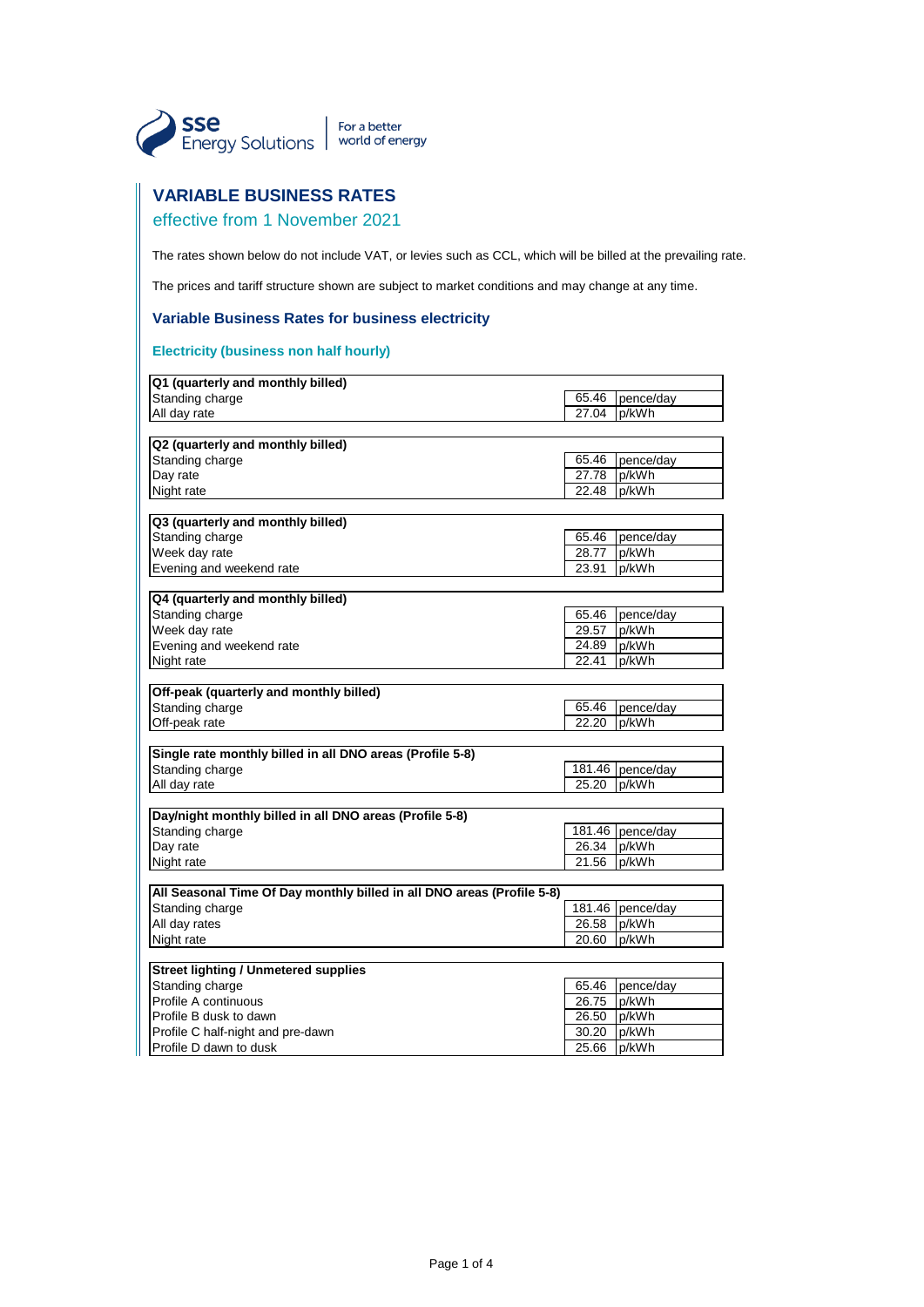# **Electricity (business half hourly, measurement class C and E)**

Ш

| HH LV in all DNO areas                                                                      |             |                    |  |  |
|---------------------------------------------------------------------------------------------|-------------|--------------------|--|--|
| Standing charge                                                                             |             | 575.00 pence/day   |  |  |
| Available capacity                                                                          |             | 157.86 p/kVA/month |  |  |
| Unit rate                                                                                   | 33.16 p/kWh |                    |  |  |
|                                                                                             |             |                    |  |  |
| HH HV in all DNO areas                                                                      |             |                    |  |  |
| Standing charge                                                                             |             | 2750.00 pence/day  |  |  |
| Available capacity                                                                          |             | 334.28 p/kVA/month |  |  |
| Unit rate                                                                                   | 31.98       | p/kWh              |  |  |
|                                                                                             |             |                    |  |  |
| HH LV in all DNO areas                                                                      |             |                    |  |  |
| Standing charge                                                                             |             | 575.00 pence/day   |  |  |
| Available capacity                                                                          |             | 157.86 p/kVA/month |  |  |
| Day rate                                                                                    | 34.05 p/kWh |                    |  |  |
| Night rate                                                                                  | 28.50 p/kWh |                    |  |  |
|                                                                                             |             |                    |  |  |
| HH HV in all DNO areas                                                                      |             |                    |  |  |
| Standing charge                                                                             |             | 2750.00 pence/day  |  |  |
| Available capacity                                                                          |             | 334.28 p/kVA/month |  |  |
| Day rate                                                                                    | 32.50 p/kWh |                    |  |  |
| Night rate                                                                                  | 27.79 p/kWh |                    |  |  |
|                                                                                             |             |                    |  |  |
| HH LV STOD in all DNO areas                                                                 |             |                    |  |  |
| Standing charge                                                                             |             | 575.00 pence/day   |  |  |
| Available capacity                                                                          |             | 157.86 p/kVA/month |  |  |
| November and February peak                                                                  | 88.07 p/kWh |                    |  |  |
| December and January peak                                                                   | 88.95       | p/kWh              |  |  |
| November and February winter weekday                                                        | 32.35       | p/kWh              |  |  |
| December and January winter weekday                                                         | 33.30       | p/kWh              |  |  |
| March to October weekday                                                                    | 31.41       | p/kWh              |  |  |
| Evening and weekend                                                                         | 30.04 p/kWh |                    |  |  |
| Night                                                                                       | 28.49       | p/kWh              |  |  |
|                                                                                             |             |                    |  |  |
| HH HV STOD in all DNO areas                                                                 |             |                    |  |  |
| Standing charge                                                                             |             | 2750.00 pence/day  |  |  |
| Available capacity                                                                          |             | 334.28 p/kVA/month |  |  |
| November and February peak                                                                  | 82.79 p/kWh |                    |  |  |
| December and January peak                                                                   | 83.64 p/kWh |                    |  |  |
| November and February winter weekday                                                        | 31.02 p/kWh |                    |  |  |
| December and January winter weekday                                                         | 31.95       | p/kWh              |  |  |
| March to October weekday                                                                    | 29.78 p/kWh |                    |  |  |
| Evening and weekend                                                                         | 29.13       | p/kWh              |  |  |
| Night                                                                                       | 27.76       | p/kWh              |  |  |
|                                                                                             |             |                    |  |  |
| The following rates will be applied to all other service plans that are not detailed above: |             |                    |  |  |
| Night rates                                                                                 | 36.91 p/kWh |                    |  |  |
| All other rates                                                                             | 42.05 p/kWh |                    |  |  |
|                                                                                             |             |                    |  |  |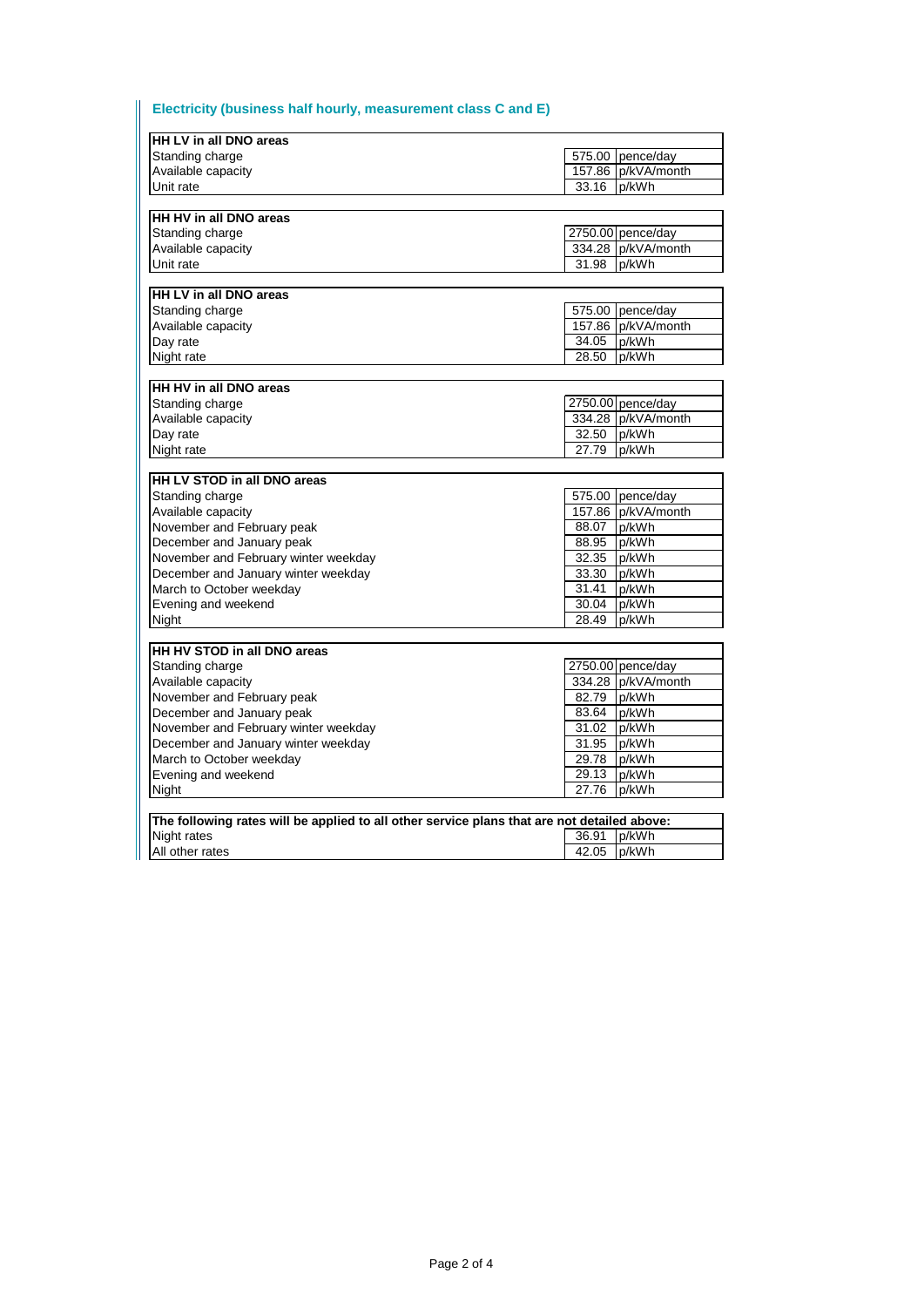#### **Electricity (business half hourly, measurement class G)**

| HH LV in all DNO areas                                                                              |                |           |  |
|-----------------------------------------------------------------------------------------------------|----------------|-----------|--|
| Standing charge                                                                                     | 575.00         | pence/day |  |
| Unit rate                                                                                           | 32.88          | p/kWh     |  |
|                                                                                                     |                |           |  |
| HH LV in all DNO areas                                                                              |                |           |  |
| Standing charge                                                                                     | 575.00         | pence/day |  |
| Day rate                                                                                            | 35.43          | p/kWh     |  |
| Night rate                                                                                          | 30.23          | p/kWh     |  |
|                                                                                                     |                |           |  |
| <b>HH LV STOD in all DNO areas</b>                                                                  |                |           |  |
| Standing charge                                                                                     | 575.00         | pence/day |  |
| November and February peak                                                                          | 56.60          | p/kWh     |  |
| December and January peak                                                                           | 57.48          | p/kWh     |  |
| November and February winter weekday                                                                | 32.61          | p/kWh     |  |
| December and January winter weekday                                                                 | 33.56          | p/kWh     |  |
| March to October weekday                                                                            | 33.12          | p/kWh     |  |
| Evening and weekend                                                                                 | 30.75          | p/kWh     |  |
| Night                                                                                               | 28.43          | p/kWh     |  |
|                                                                                                     |                |           |  |
| The following rates will be applied to all other service plans that are not detailed above:         |                |           |  |
| Night rates                                                                                         | 36.91          | p/kWh     |  |
| All other rates                                                                                     | 42.05          | p/kWh     |  |
| <b>Variable Business Rates for business gas</b>                                                     |                |           |  |
| All quarterly billed customers in EUC bands 1 or 2 - in all areas                                   |                |           |  |
| Standing charge                                                                                     | 100.00<br>9.76 | pence/day |  |
| All day unit rate                                                                                   |                | p/kWh     |  |
| All monthly billed customers in EUC bands 1 or 2 - in all areas                                     |                |           |  |
| Standing charge                                                                                     | 100.00         | pence/day |  |
| All day unit rate                                                                                   | 9.65           | p/kWh     |  |
|                                                                                                     |                |           |  |
| All customers in EUC band 3 only                                                                    |                |           |  |
| Standing charge                                                                                     | 900.00         | pence/day |  |
| All day unit rate                                                                                   | 8.92           | p/kWh     |  |
|                                                                                                     |                |           |  |
| <b>Understanding EUC bandings</b>                                                                   |                |           |  |
| The End User Category (EUC) is a site level code provided by Xoserve encompassing the site location |                |           |  |
| / load factor / AQ banding (Annual Quantity) consumption as shown below:                            |                |           |  |
|                                                                                                     |                |           |  |
| Band 01 AQ between 1 - 73,200 kWh                                                                   |                |           |  |
|                                                                                                     |                |           |  |

Band 02 AQ between 73,201 - 293,000 kWh Band 03 AQ between 293,001 - 732,000 kWh Band 04 AQ between 732,001 - 2,196,000 kWh Band 05 AQ between 2,196,001 - 5,860,000 kWh Band 06 AQ between 5,860,001 - 14,650,000 kWh Band 07 AQ between 14,650,001 - 29,300,000 kWh Band 08 AQ between 29,300,001 - 58,600,000 kWh Band 09 AQ between 58,600,000 - 900,000,000,000 kWh

NB: We do not offer Variable Business Rate prices for EUC bands 4 to 9; these are dealt with as 'priority customers' due to the size and type of supply, and will be priced accordingly. New contracts must be agreed in order for each supply to continue.